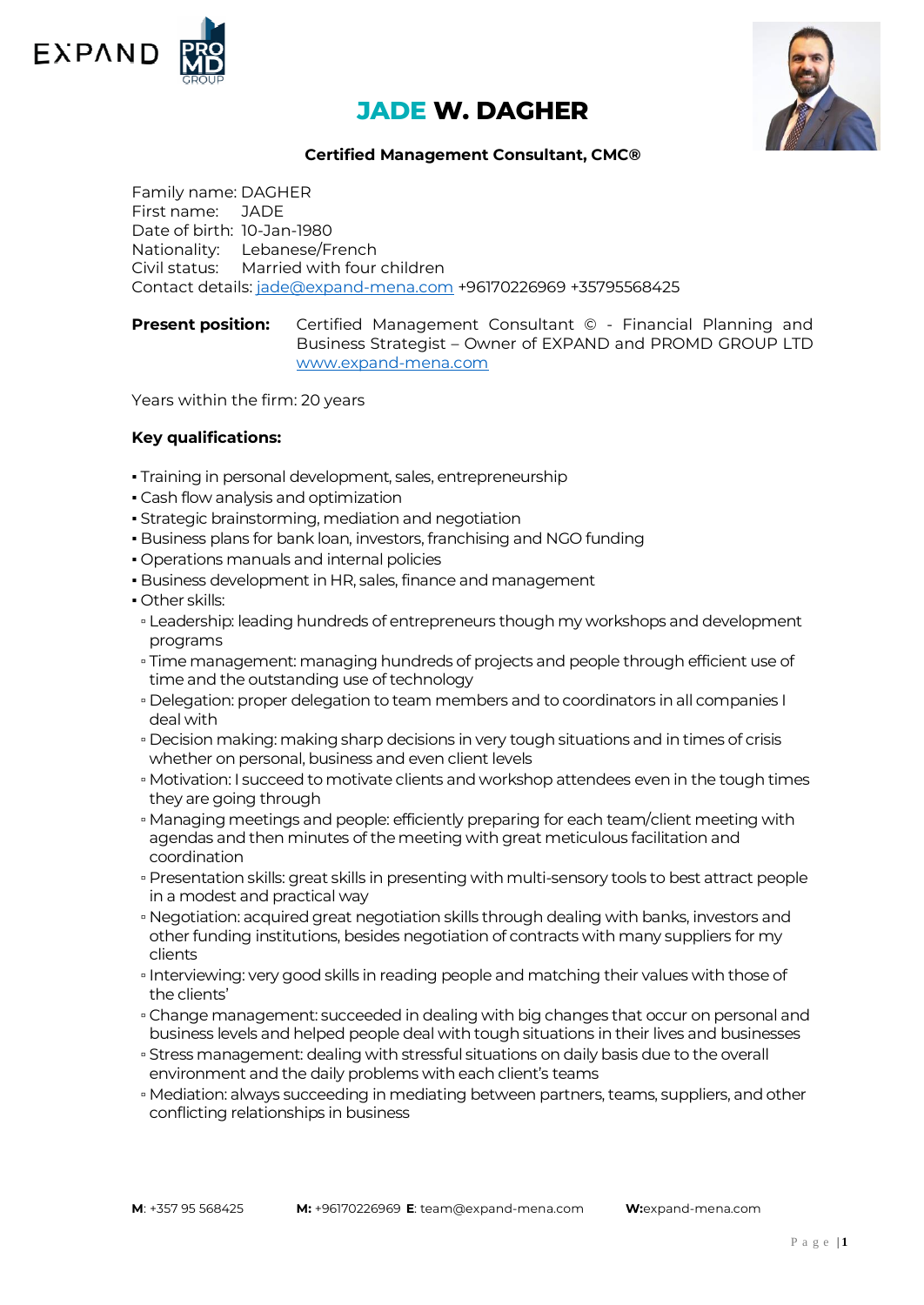

# **Specific experience in the region:**

| <b>Country</b> | <b>Date from - Date to</b> |
|----------------|----------------------------|
| Lebanon        | 2002-2022                  |
| <b>Syria</b>   | 2003-2011                  |
| <b>Jordan</b>  | 2004-2019                  |
| <b>UAE</b>     | 2005-2019                  |
| <b>Kuwait</b>  | 2010-2019                  |
| <b>KSA</b>     | 2010-2019                  |
| Oman           | 2012-2019                  |
| Qatar          | 2006-2019                  |
| Iran           | 2013-2016                  |
| <b>Egypt</b>   | 2013-2016                  |
| <b>Algeria</b> | 2014-2015                  |
| <b>Cyprus</b>  | 2015-2022                  |

### **Projects Achieved**

- 1. Initiated Saf7a Bayda a new CSR initiative supporting Lebanese women to start businesses from home in order to empower them economically and help them strengthen their family bonds. www.saf7a-bayda.com.
- 2. Supported in planning and organizing BLIS Beirut Life Insurance Summit; more than 800 attendees from 10 countries, 8 international speakers and most of the life insurance companies gathered under one roof.
- 3. Supported in planning and organizing World Wellness Weekend at Phoenicia Beirut. An event done with the full collaboration of SPI - Sport Performance Institute and Radical Fitness to reduce stress and improve physical performance. More than 600 people attended this event.
- 4. Training for Lebanese Reforestation Initiative with USAID for 7 Nurseries/15 people on personal development, business planning, sales and marketing and created different management and financial tools.
- 5. WAAD Income management and personal development training of trainers for 30 social workers who support couples in their crisis situations. A project adopted by Lebanese Churches in preparation for wedding and conflict resolution.
- 6. Microsoft-Build Your Business-Training of Trainers for 20 NGOs with IIE (Institute of International Education) to help them spread the know-how on how to support their beneficiaries start their own businesses.
- 7. Welfare Association: soft skills 15 sessions workshop for 15 young Palestinians on how to shape their own career. 2 groups already. And another program for entrepreneurial skills for a group of young entrepreneurs.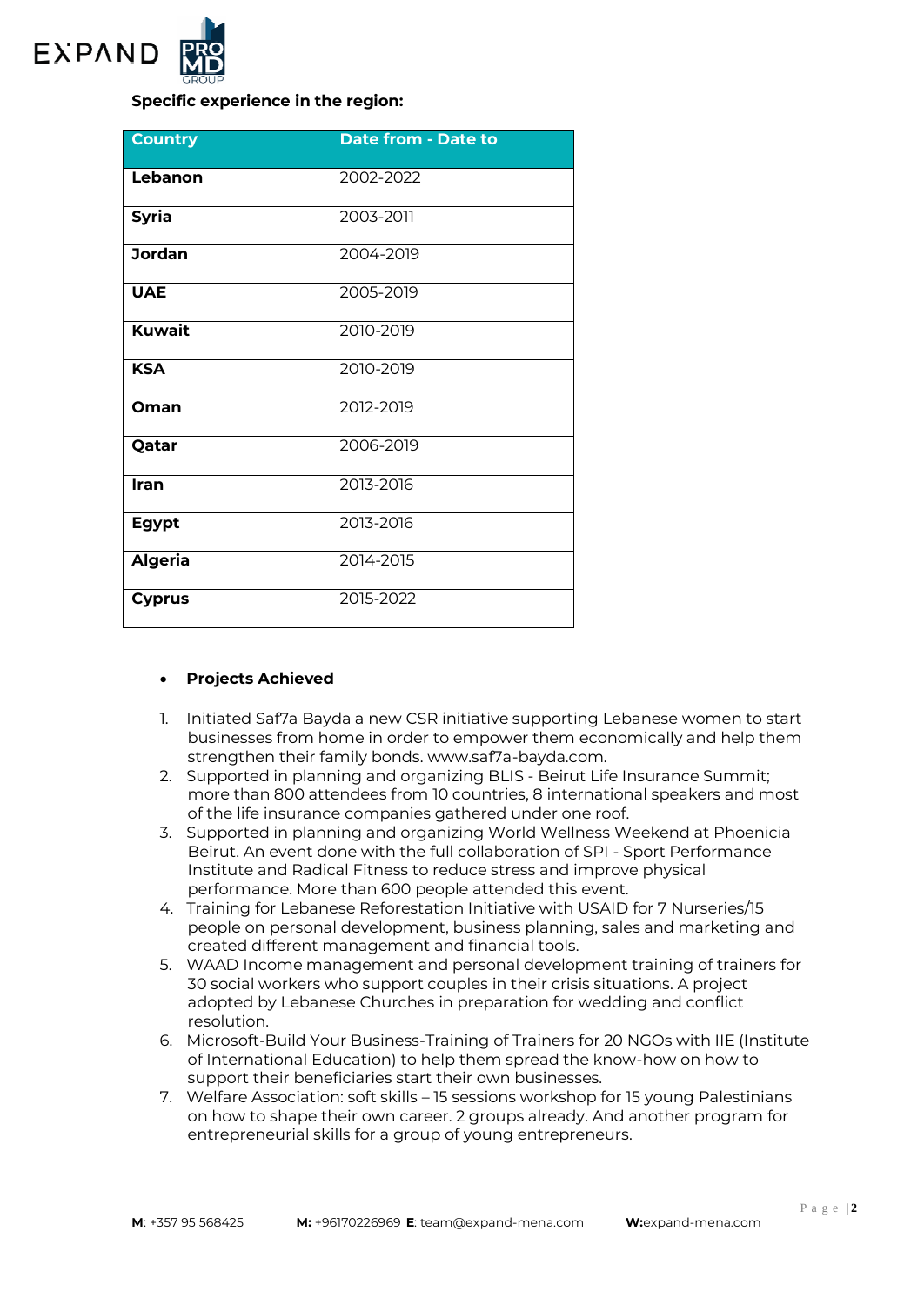

- 8. The Nawaya Network: training for refugees on entrepreneurial skills, business skills and employability skills. Several groups on different intervals. Project funded by Unicef.
- 9. Empowering Lebanese Entrepreneurs "ELE" funded by MEPI: 16 days training for 2 groups of entrepreneurs to start their businesses in Lebanon. Each group consists of around 20 participants aged 25-40. The main purpose is to prepare their business plans. Modules covered were personal development, business planning, sales & customer service and management.
- 10. Moneysmart by Eventa; a project funded by Byblos bank to empower youth enhance their financial literacy. The project was done in Beirut, Saida and Zahle for 2.5 days in each area, reaching almost 200 attendees. 9 modules were delivered; my role was in Smart Budgeting, Smart Investing and Smart Business.
- 11. Azadea with PHI Management: strategic thinking for shop managers in 8 countries in the MENA region (7 consecutive years for an average of 15-20 people each group).
- 12. With AMIDEAST (for 5 consecutive years):
	- a. Wrote 270 pages manual with practical tools for the Arab Women Entrepreneurs Program which was adapted to each of the following countries: Lebanon, UAE, Kuwait, Egypt and Morocco.
	- b. Wrote all Amideast Entrepreneur Institute's material for "Start Your Own Business". This includes: all manuals, facilitator guide, PowerPoint presentations, agreements, feedback forms, online material and other related tools.
	- c. Starting a business workshop (5 consecutive years-16 workshops for an average number of 15 people each. The program is 15 sessions of 3 hours)
	- d. Growing a business workshop (Similar structure to Starting a business)
	- e. Arab Women Entrepreneurs Program (4 consecutive years. Training 20 women to start and grow their businesses. Each is program is 15 full days training, 6 months follow up and mentorship)
	- f. Bank of Beirut Boot Camp for youth (3 consecutive years, average 20 people each)
	- g. Cives Mundi-Palestinian refugees (3 consecutive years, average 25 people each)
	- h. RET Liban training for Syrian refugees in Fih and Meryata for 20 people in each group. In the middle of the economic crisis: how to start a business, live decently, and how to get along with the Lebanese communities.
- 13. Development of several businesses like Sohi Wa Sarih, Cre8mania, Legacy Builders (Naji Haddad), 4 like april, Altronix engineering, Beauty for men, Contact printing, Future Training Center (Jeddah, KSA), Lina's and Dina's Diet Center (Kuwait), Joseph Chalhoub Real Estate Development, Le Lien Systemique, Mindfield Solutions, SPI-Fitness Planet, Veer Boutique Hotel, World Travel Systems, Zed for Marble and Granite, Z Factory, Navigsurleb, Blue Grapes, Keyrouz Bakery, Griffin, Eventa, Cleand and Clear, Robinson Agri, and many other projects in Lebanon and the MENA region.
- 14. Established internal training academies for Metlife-Lions Agency, Amideast, ORCA Fashion, Welfare Association, Sakr Real Estate & LIA Insurance. Tasks include:
	- a. Create trainees manuals
	- b. Train the trainers on each topic
	- c. Give the trainers customized PowerPoint presentations and tools
	- d. Assign activities and strategic plans for the attendees
	- e. Create training guidebooks for each topic based on the client's operations
	- f. Create customized videos to stay in the training library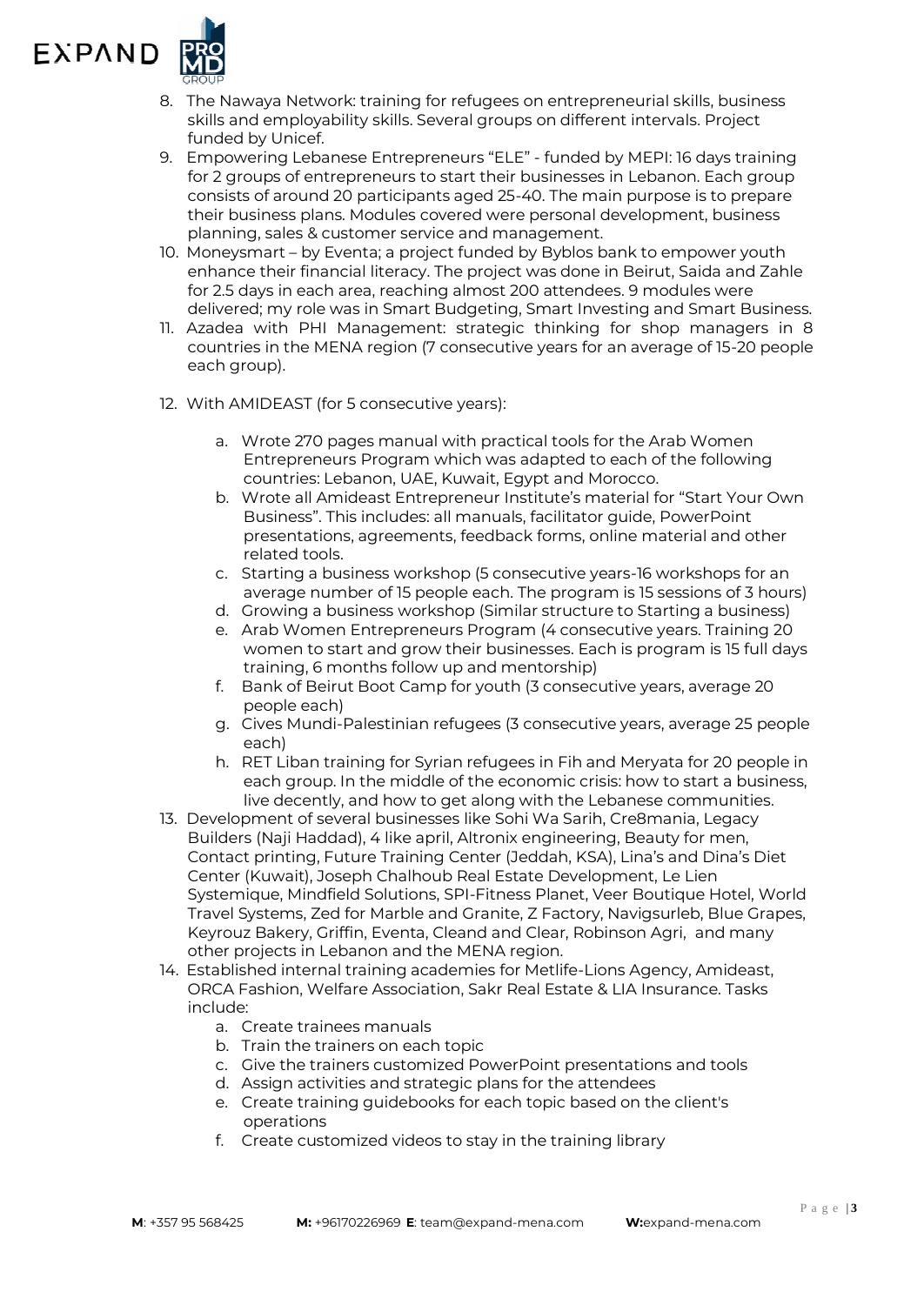

- g. Automate feedback forms
- h. Create online material
- 15. Several conferences and seminars held regarding the importance of entrepreneurship and sales in many exhibitions/events like:
	- a. Beirut Marathon in 2006
	- b. Horeca in 2007
	- c. Careers in 2008-2009
	- d. Business forum in 2010-2012
	- e. Global Entrepreneurship Week conferences & BDL Accelerate in 2013
	- f. CSR in Action 2014-2016
	- g. TEDx Azmi Street speaker 2015
	- h. Many yearly speeches for university students and LOYAC about personal development and cash flow improvement
	- o Many yearly speeches for different NGOs such as Red Cross, Rotaract, Leo, JCI about personal development, goal setting and income management.
	- o Mowgli UKLTH speech about SMART goals and KPIs -2016
	- o Gulfood 2016 Dubai (Food security and allocation of resources)
	- o WAN-IFRA Training for the Women in Press in Jordan on Human Resources and Financial Management- 2016
- March 22-2012, Certificate of appreciation from The Cisco Entrepreneur Institute-AMIDEAST in the recognition for the dedication to the Institute and to the Lebanese Entrepreneurs
- 2006- Fire Walker with Anthony Robbins's Unleash the Power Within
- 2019-2020 Business Mastery Program with Anthony Robbins

#### **Previous experience**

| <b>Date</b><br>from -<br><b>Date to</b> | Location      | <b>Company</b>          | <b>Position</b>                               | <b>Description</b>                                                |
|-----------------------------------------|---------------|-------------------------|-----------------------------------------------|-------------------------------------------------------------------|
| 2002-<br>2005                           | <b>Beirut</b> | Metlife                 | Senior<br>Consultant-<br>Financial<br>Advisor | Financial advisory for<br>couples and corporates                  |
| 1998-<br>2002                           | <b>Beirut</b> | Credit Libanais<br>Bank | Visa and risk<br>management                   | Visa officer then rotation<br>in branch and in risk<br>management |

#### **Other relevant information (e.g., Publications)**

 Monthly business tips articles since almost 5 years. Links available on the website:<https://www.expand-mena.com/blog>

Education:

| <b>Institution</b> |      | Degree(S) or Diploma(s)      |                |                        |  |
|--------------------|------|------------------------------|----------------|------------------------|--|
| <b>Notre</b>       | Dame | <b>University</b>   Business |                | Administration-Banking |  |
| 1997-2001          |      |                              | Finance Degree |                        |  |